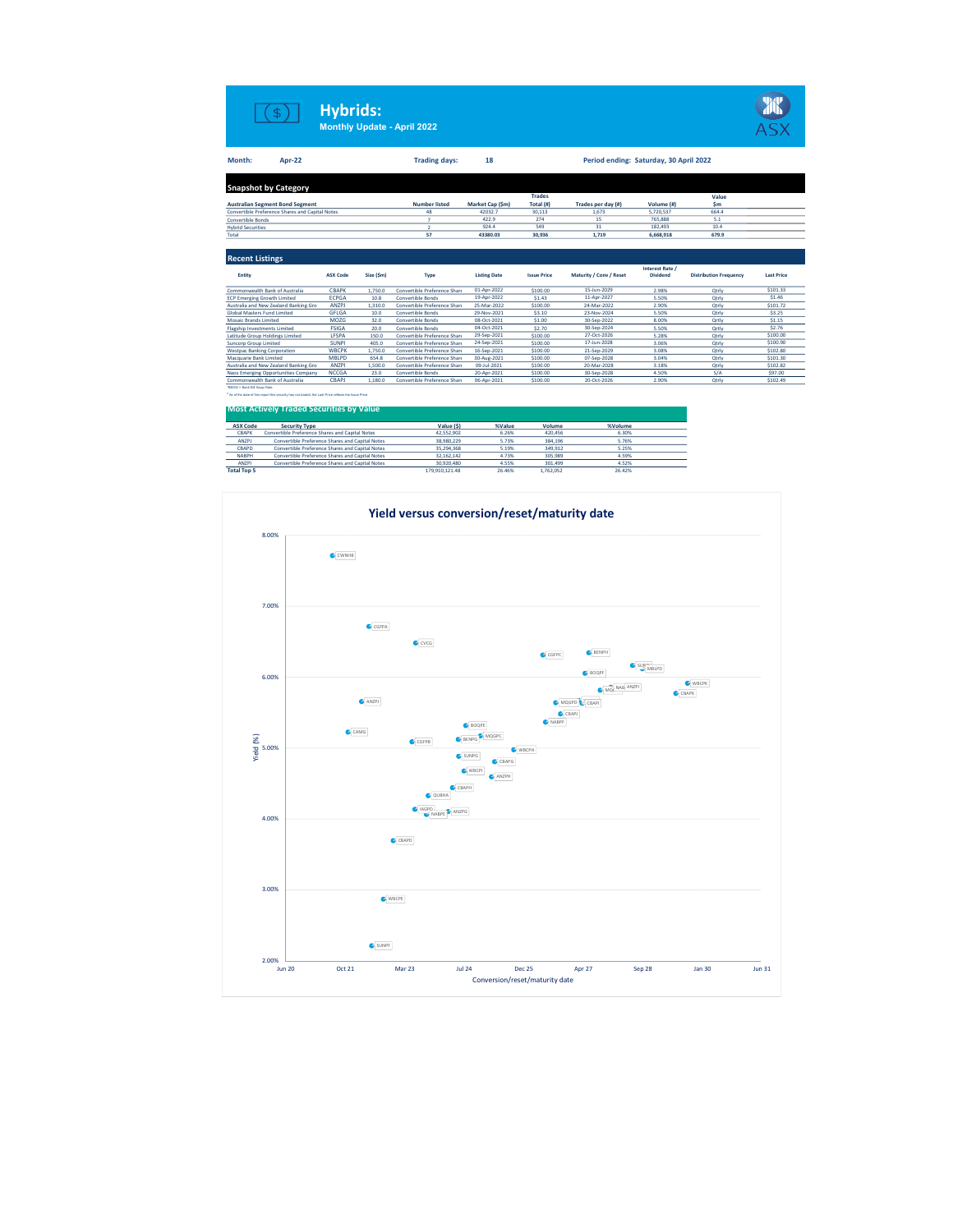

Performance and Trading Activity Breakdown by Category

| \$43.0<br>Last 12 months<br>Last month<br>\$40.0<br>68<br><b>Convertible Preference Shares and Capital Notes</b><br>Apr-22<br>% change<br><b>Mar-22</b><br>Apr-21<br>% change<br>\$37.0 |
|-----------------------------------------------------------------------------------------------------------------------------------------------------------------------------------------|
|                                                                                                                                                                                         |
|                                                                                                                                                                                         |
| \$34.0<br>Market Cap (Sm)<br>$-1.0%$<br>42.732.8<br>42.306.2<br>42.032.7<br>$-0.6%$                                                                                                     |
| \$31.0<br>49<br>$-2.0%$<br>Number listed (actual)<br>48<br>48<br>0.0%<br>\$28.0                                                                                                         |
| 5,720,537<br>$-3.1%$<br>5,905,231<br>13.5%<br>Monthly volume<br>6,491,454<br>\$25.0                                                                                                     |
| 24.393<br>$-9.7%$<br>23.4%<br>Monthly trades<br>27.011<br>30,113                                                                                                                        |
| $-2.8%$<br>13.1%<br>Monthly value (\$m)<br>604.0<br>587.4<br>664.4                                                                                                                      |
|                                                                                                                                                                                         |
| \$1,500.0                                                                                                                                                                               |
| Last 12 months<br>Last month<br>\$1,250.0                                                                                                                                               |
| Mar-22 % change<br><b>Convertible Bonds</b><br>Apr-21<br><b>Apr-22</b><br>% change<br>\$1,000.0                                                                                         |
| 22.3%<br>Market Cap (\$m)<br>347.8<br>425.5<br>422.9<br>$-0.6%$<br>\$750.0                                                                                                              |
| 33.3%<br>$-12.5%$<br>Number listed (actual)<br>-6<br>33                                                                                                                                 |
| \$500.0<br>372.222<br>765,888<br>105.8%<br>72.0%<br>Monthly volume<br>1.317,442                                                                                                         |
| \$250.0<br>$-38.1%$<br>274<br>52.2%<br>Monthly trades<br>291<br>180                                                                                                                     |
| 50.0<br>103.2%<br>Month value (\$m)<br>4.3<br>2.5<br>$-42.5%$<br>5.1                                                                                                                    |
|                                                                                                                                                                                         |
|                                                                                                                                                                                         |
| Last 12 months<br><b>Last month</b><br>\$9,000.0                                                                                                                                        |
| Apr-21<br>% change<br>Mar-22 % change<br><b>Hybrid Securities</b><br><b>Apr-22</b><br>\$7,500.0                                                                                         |
| Market Cap (\$m)<br>929.7<br>$-2.6%$<br>$-0.6%$<br>e G<br>954.3<br>924.4<br>\$6,000.0                                                                                                   |
| 0.0%<br>$-33.3%$<br>Number listed (actual)<br>$\overline{z}$<br>$\overline{ }$<br>\$4,500.0                                                                                             |
| $-41.8%$<br>통원<br>106,227<br>190,139<br>182.493<br>$-4.0%$<br>Monthly volume<br>\$3,000.0                                                                                               |
| 609<br>5.0%<br>Monthly trades<br>523<br>$-14.1%$<br>549<br>\$1,500.0                                                                                                                    |
| 18.7<br>\$0.0<br>17.9<br>$-4.4%$<br>10.4<br>$-41.9%$<br>Monthly value (\$m)                                                                                                             |
|                                                                                                                                                                                         |
| \$50.0                                                                                                                                                                                  |
| Last 12 months<br>Last month                                                                                                                                                            |
| <b>Total Hybrid Market</b><br>Apr-21<br>Apr-22<br>% change<br>Mar-22 % change<br>\$45.0                                                                                                 |
| Market Cap (\$m)<br>44,034.9<br>43,661.4<br>$-0.8%$<br>43,380.0<br>$-0.6%$<br>8š<br>\$40.0                                                                                              |
| $-1.7%$<br>58<br>58<br>0.0%<br>Number listed (actual)<br>57                                                                                                                             |
|                                                                                                                                                                                         |
| $\frac{8}{3}$ $\frac{8}{3}$ ssso -<br>6,467,592<br>6,668,918<br>3.1%<br>7,915,123<br>18.7%<br>Monthly volume                                                                            |
| 0.015<br>23.3%<br>25,096<br>$-10.1%$<br>Monthly trades<br>27,911<br>30.936<br>$-3.1%$<br>11.9%<br>627.0<br>607.8<br>679.9<br>Monthly value (\$m)                                        |









103  $123 - 123$  $143 - \frac{1}{2}$ 163 - Massachul March 163  $183$   $\overline{\phantom{a}}$   $\overline{\phantom{a}}$   $\overline{\phantom{a}}$   $\overline{\phantom{a}}$   $\overline{\phantom{a}}$   $\overline{\phantom{a}}$   $\overline{\phantom{a}}$   $\overline{\phantom{a}}$   $\overline{\phantom{a}}$   $\overline{\phantom{a}}$   $\overline{\phantom{a}}$   $\overline{\phantom{a}}$   $\overline{\phantom{a}}$   $\overline{\phantom{a}}$   $\overline{\phantom{a}}$   $\overline{\phantom{a}}$   $\overline{\phantom{a}}$   $\overline{\phantom{a}}$ 203  $\sim$  203  $\sim$  203  $\sim$  203  $\sim$  203  $\sim$  203  $\sim$  203  $\sim$  203  $\sim$  201  $\sim$  201  $\sim$  201  $\sim$  201  $\sim$  201  $\sim$  201  $\sim$  201  $\sim$  201  $\sim$  201  $\sim$  201  $\sim$  201  $\sim$  201  $\sim$  201  $\sim$  201  $\sim$  201  $\sim$  201  $\sim$  201 223 S&P/ASX Government Bond